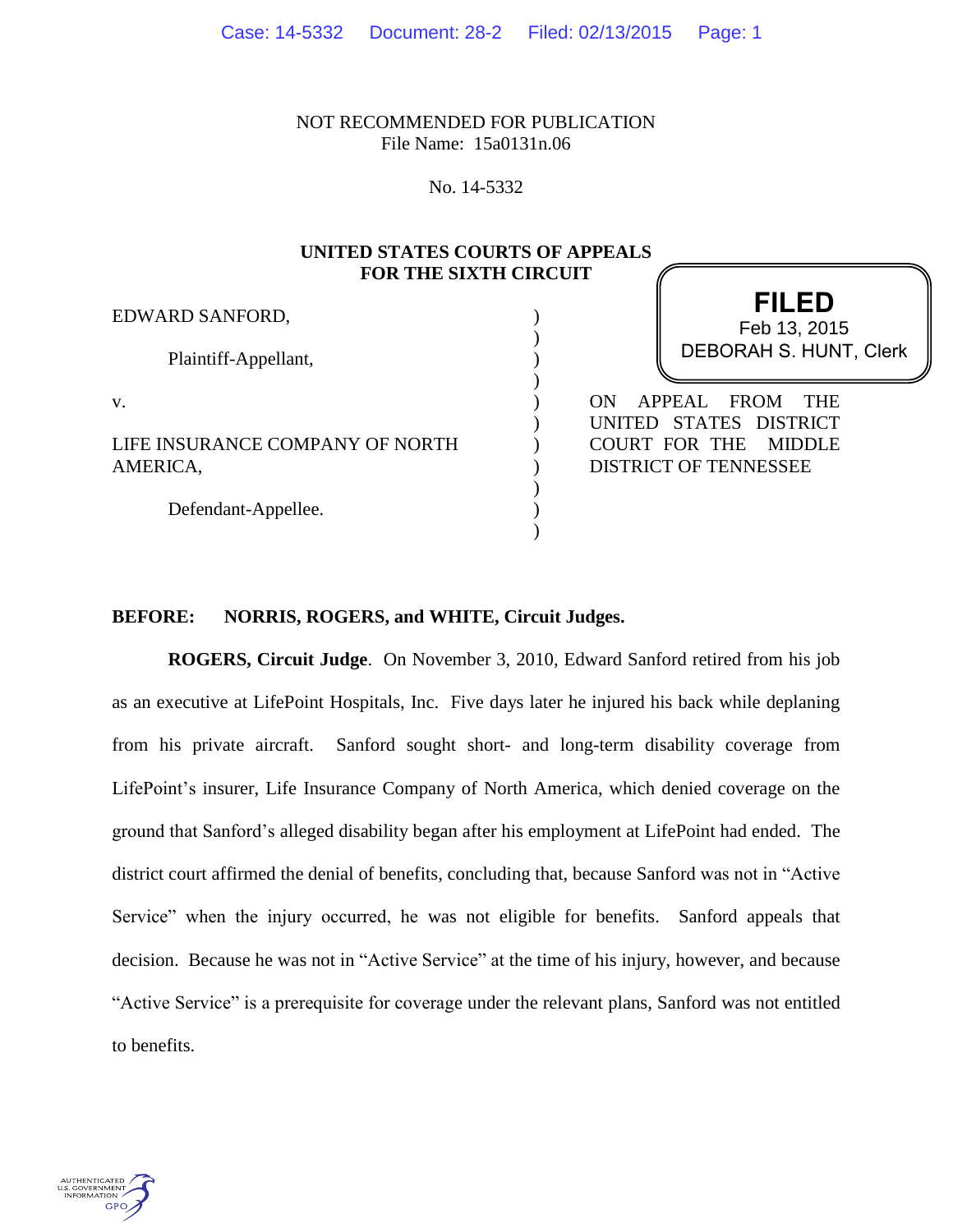Sanford was the CEO/Administrator for LifePoint. On October 4, 2010, he notified LifePoint in writing that he was resigning from the company effective November 3, 2010. *Sanford v. LINA*, Case No. 2:12-cv-56, doc. #19-2, PageID 86. On the date of his retirement, he had accrued four weeks of paid time off ("PTO"), which LifePoint continued to pay through November 27, 2010.

On November 8, 2010, Sanford flew his private plane to Louisiana. While deplaning, he fractured his back. He was subsequently diagnosed with multiple myeloma.

In April 2011, Sanford applied to LifePoint's insurer, Life Insurance Company of North America ("LINA"), for short- and long-term disability benefits. LINA denied both claims on the ground that Sanford was not a LifePoint employee at the onset of his alleged disability, so that he was ineligible for coverage under the relevant policies ("the Plans"). A.R. 240-42, 246.

Sanford used LINA's internal appeals process to challenge the denials. LINA investigated Sanford's claims by contacting LifePoint to confirm that Sanford's last day of employment had been November 3, 2010. LifePoint confirmed as much, even double-checking with the current CEO of the facility where Sanford had worked. *Id.* at 159. After receiving confirmation from LifePoint that Sanford was retired at the time of his injury, LINA affirmed its denials on the ground that Sanford was not in "Active Service" at the time of his injury, meaning, under the Plans, that he was not eligible for benefits. *Id.* at 230-32, 254.

Several months later, Sanford filed this action for wrongful denial of short- and long-term disability benefits. Both parties moved for judgment on the pleadings and the district court ultimately granted LINA's motion for judgment on the administrative record. *Sanford v. Life Ins. Co. of N. Am.*, 1 F. Supp. 3d 829 (M.D. Tenn. 2014). The district court concluded that LINA had not acted arbitrarily or capriciously in concluding that Sanford was ineligible for benefits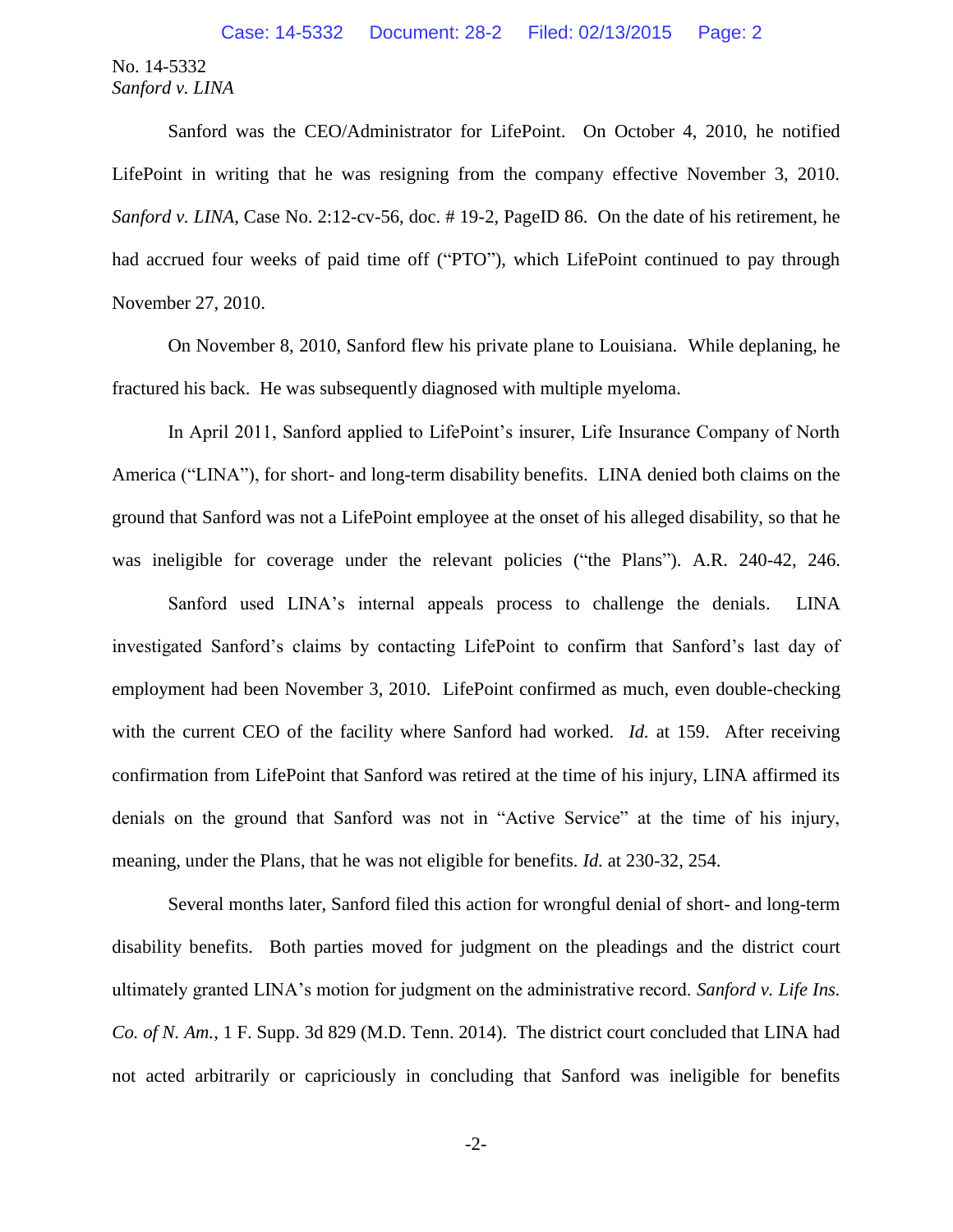because Sanford was retired when the injury occurred. The Plans provided that a participant's coverage would terminate in the event that the participant: (1) ceased to be in "Active Service"; or (2) was no longer a member of an "eligible class." A.R. 275. The district court held that LINA's decision was rational because, at the time of the injury, Sanford was neither a member of an "eligible class," nor in "Active Service," and was also not entitled to invoke the Continuation of Insurance Provision in the Plans. *Sanford*, 1 F. Supp. 3d at 835. Sanford appeals that decision.

To prevail on appeal, Sanford must demonstrate that LINA's conclusion—that he was not

"in Active Service" at the onset of his alleged disability—was arbitrary or capricious. *See* 

*Firestone Rubber Co. v. Bruch*, 489 U.S. 101, 115 (1989). According to the Plans:

An employee is in Active Service on a day which is one of the Employer's scheduled work days if either of the following conditions are [*sic*] met.

- 1. The Employee is performing his or her regular occupation for the Employer on a full-time basis. He or she must be working at one of the Employer's usual places of business or at some location to which the employer's business requires an Employee to travel.
- 2. The day is a scheduled holiday or vacation day and the Employee was performing his or her regular occupation on the preceding scheduled work day.

An Employee is in Active Service on a day which is not one of the Employer's scheduled work days only if he or she was in Active Service on the preceding scheduled work day.

A.R. 286. Sanford does not meet the first condition because he was not "performing his . . .

regular occupation for [LifePoint] on a full time basis" at the onset of his alleged disability. *Id.*

Thus, he is only eligible for coverage under the Plans if he met the second condition.

LINA's conclusion that Sanford did not meet the second condition was neither arbitrary

nor capricious because LINA could reasonably have determined that Sanford was not on a

"vacation day" when he injured himself, but rather retired. The Plans do not define "vacation,"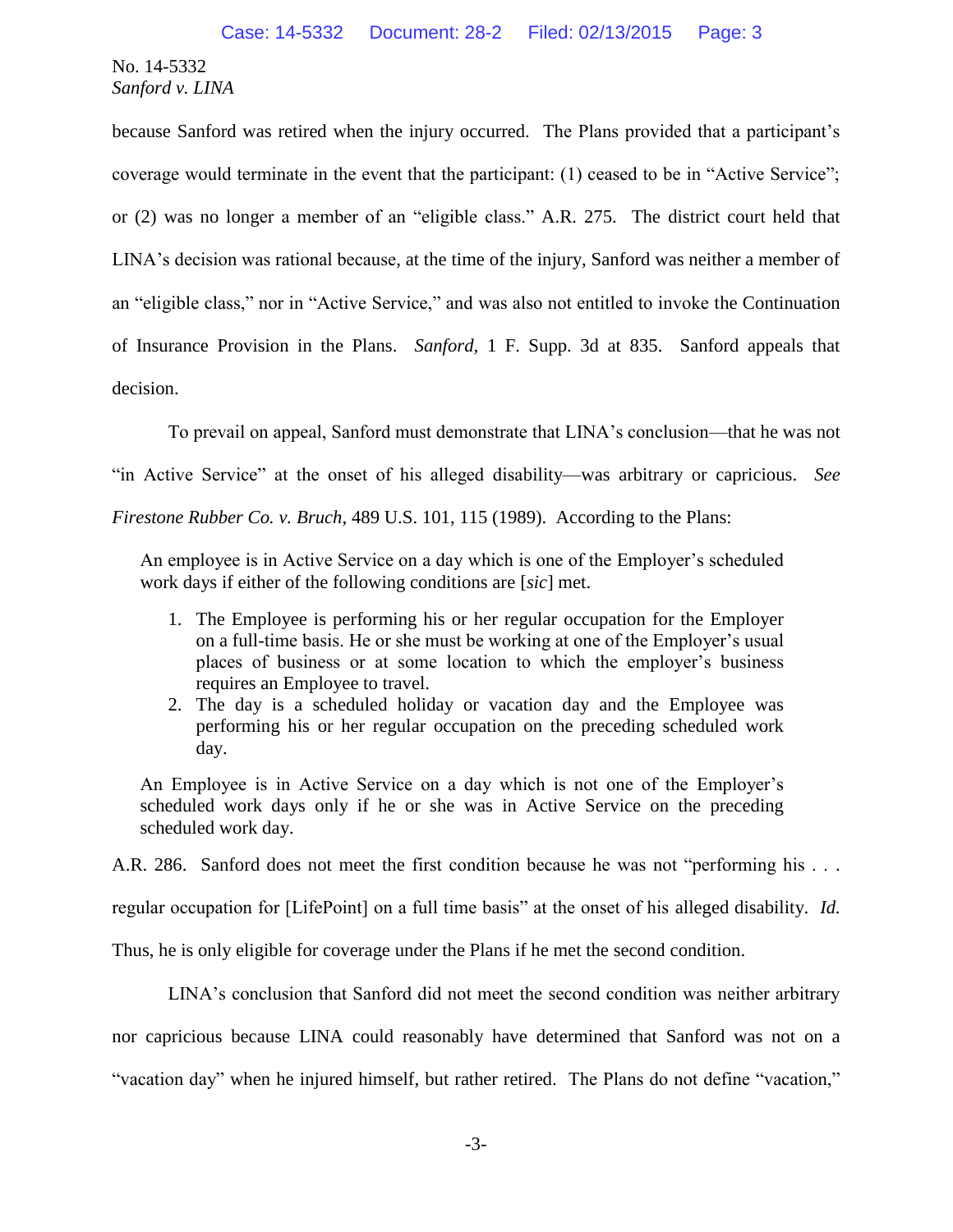so LINA was required by law to interpret that term according to its ordinary meaning. *Morgan v. SKF USA, Inc.*, 385 F.3d 989, 992 (6th Cir. 2004). A "vacation," LINA could reason, must be *from* something—be it inclement weather, the monotony of one's daily routine, or, as is frequently the case, job responsibilities. *See, e.g.*, WEBSTER'S II NEW COLLEGE DICTIONARY 1217 (2001) (defining "vacation"). Particularly in the context of an *employer's* disability plan, it is reasonable—and not arbitrary or capricious—to read "vacation" to mean "vacation from the Plan participant's job responsibilities." On this reading, Sanford could not "vacation" from his job responsibilities because, having retired, he had no job responsibilities whatsoever. Thus, LINA could reasonably conclude that Sanford was not on "vacation" when the injury occurred, meaning he would not have been "in Active Service" for purposes of receiving benefits under the Plans.

Sanford argues that LINA's interpretation of "vacation" is artificially narrow, but language in the Plans suggests otherwise. Specifically, the Continuation of Insurance provision in the Plans states that, "if an Employee's Active Service ends due to layoff, termination of employment, or any other termination of the employment relationship, insurance will terminate and Continuation of Insurance under this provision will not apply." A.R. 307. The clear implication is that "an Employee's Active Service ends" upon "any [] termination of the employment relationship." LINA's conclusion—that Sanford was not "in Active Service" at the onset of his disability—is in keeping with the Continuation of Insurance provision, whereas Sanford's proffered interpretation of "Active Service" is not. That, too, undermines Sanford's argument that LINA's decision in this matter was arbitrary or capricious.

Sanford makes a few other arguments, none of which is compelling. First, he points out that, at the time of the injury, his former employer was still deducting insurance premiums from